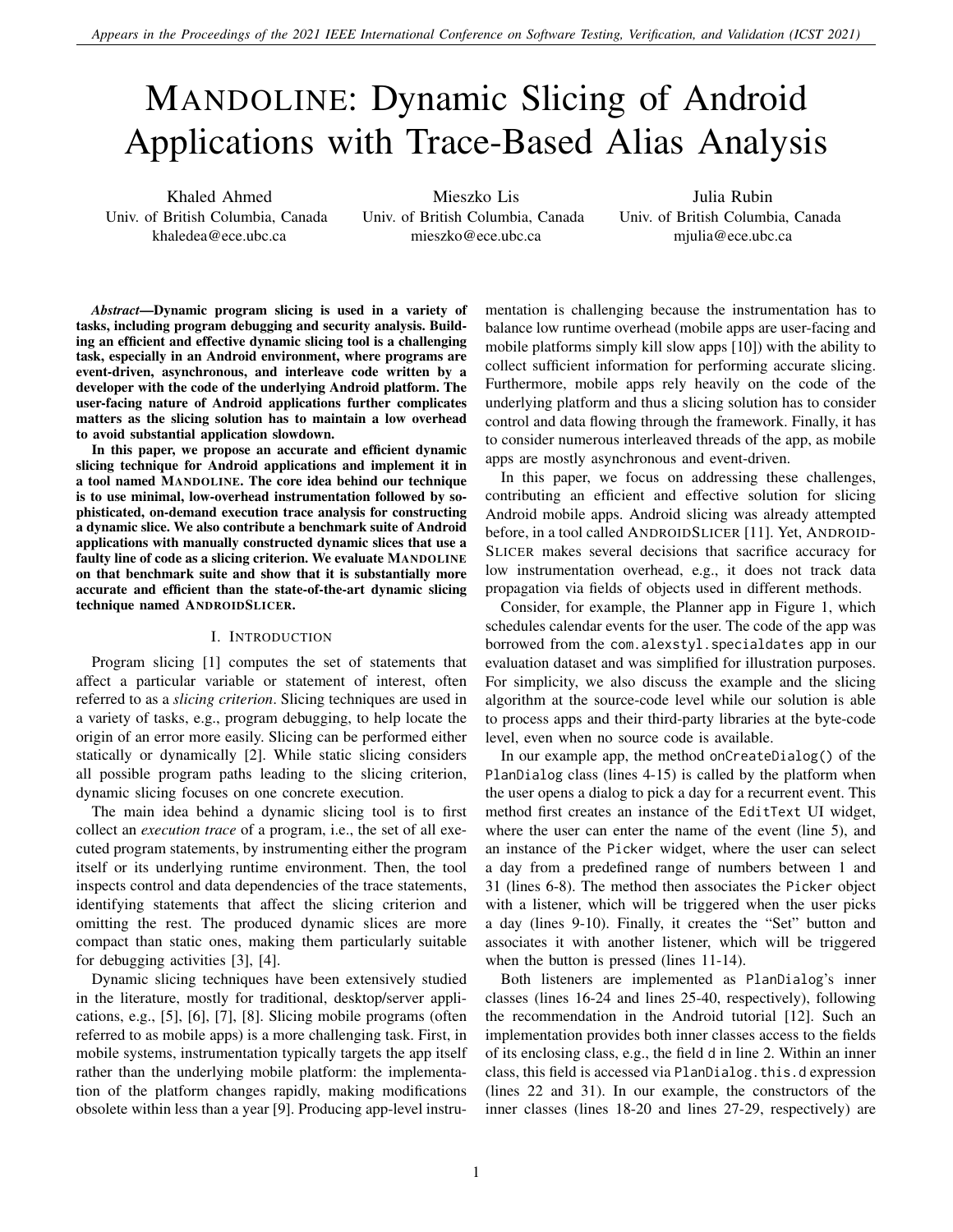```
1 class PlanDialog extends DialogFragment {
 2 int d = 1;<br>3 FditText e3 EditText eventNameText;<br>4 void onCreateDialog() {
 4 void onCreateDialog()<br>5 eventNameText = new
 5 eventNameText = new EditText(...);<br>6 Picker picker = new Picker(...);
           Picker picker = new Picker(...);
 7 picker.setMinValue(1)<br>8 picker.setMaxValue(31
 8 picker.setMaxValue(31);<br>9 Plistener plistener = n
9 PListener pListener = new PListener(this);<br>10 picker.setOnValueChangedListener(pListener
           picker.setOnValueChangedListener(pListener);
11 Button button = new Button(...);<br>12 button.setText("Set"):
11 button.setText("Set");<br>13 CListener clistener =
13 CListener clistener = new CListener(this);<br>14 button.setListener(cListener);
           button.setListener(cListener);
\frac{15}{16}16 class PListener extends OnValueChangeListener {<br>17 PlanDialog this$0;
17 PlanDialog this$0;<br>18 PListener(PlanDial
18 PListener(PlanDialog planDialog){<br>19 this.this$0 = planDialog:
               this. this \ = <math>planDialog</math>;
\frac{20}{21}21 void onValueChange(Picker picker) {<br>22 PlanDialog.this.d = picker.getVal
           PlanDialog.this.d = picker.getValue();<br>}
\frac{25}{23}\frac{24}{25}25 class CListener extends OnClickListener {<br>26 PlanDialog this$0;
26 PlanDialog this$0;<br>27 CListener(PlanDial<br>28 this.this$0 = pl
           27 CListener(PlanDialog planDialog){
               this. this \$0 = planDialog;\frac{29}{30}30 void onClick() {<br>31 int day = Plan
31 int day = \overrightarrow{p}lanDialog.this.d;<br>32 int year = Year.now().getVal
\frac{32}{33} int year = Year.now().getValue();<br>\frac{33}{33} int month = 0;
33 int month = 0;<br>34 while (month <
\frac{34}{35} while (month < 12) {<br>Date date = new Da
35 Date date = new Date(day, month, year);<br>36 //... schedule the event in the calenda
36 //... schedule the event in the calendar<br>37 month++
\frac{37}{38} month++;
\begin{array}{ccc} 38 & & \\ 39 & & \\ 3 \end{array}\begin{matrix} 39 \\ 40 \end{matrix} }
\begin{matrix}40\\41\\3\end{matrix} }
                     Figure 1: Planner: a faulty app.
```
generated by the compiler automatically and are not written by the developer. We include the constructors in our example for completeness of the representation.

When the user selects a day in the Picker widget, the on-ValueChange(...) method of PListener is triggered (lines 21-23), storing the selected day in the PlanDialog's field d (line 22). Then, when the user presses the "Set" button, the onClick() method of CListener is triggered (lines 30-39). This method retrieves the day selected by the user from field d (line 31), computes the current year (line 32), and iterates over all months of the year, placing the event in the user calendar for the selected date of each month (lines 33-37).

The app fails when the user selects a day that does not exist in a particular month, e.g., 31 in February, which leads to the IllegalFieldValueException exception when creating the Date object in the second loop iteration (line 35). A slice from the faulty line can help narrow down the program execution only to code relevant for the failure, e.g., omitting the code dealing with event name (lines 3 and 5) and its scheduling in the calendar (line 36).

To accurately identify the relevant program slice for the statement in line 35 as the slicing criteria, one needs to compute the data dependencies of the variable day used in line 35. This variable is defined as PlanDialog.this.d in line 31, which, in fact, is aliasing the field d of the PlanDialog class. However, the value of this field is not set in line 2 but rather in line 22, by the onChangeValue(...) method of PListener.

Tracking such data dependencies dynamically requires an accurate analysis of object references, to establish that Plan-Dialog. this.d in both line 31 and 22 refer to the same object. A straightforward solution to this problem is to collect, via app instrumentation, memory addresses of all objects manipulated by the app, making it possible to uniquely identify and match variables referring to the same object [\[4\]](#page-10-3), [\[13\]](#page-10-12), [\[5\]](#page-10-4), [\[14\]](#page-10-13), [\[8\]](#page-10-7). The main drawback of this solution is its high runtime overhead because practically every line of code must be instrumented in order to record addresses of all used objects. We conjecture that for this reason, ANDROIDSLICER does not track such dependencies and thus cannot build the complete slice for the app in Figure [1,](#page-1-0) missing the assignment in line 22. Our work addresses this limitation, contributing a method for identifying variables referencing the same object via *alias analysis* [\[15\]](#page-10-14), [\[16\]](#page-10-15), [\[17\]](#page-10-16), [\[18\]](#page-10-17) conducted over the execution trace of the app, after the app execution terminates. Our method enables tracking data propagation via object fields without increasing the instrumentation cost.

Moreover, continuing slicing from the statement in line 22 requires tracing field definitions and usages inside Android framework methods, to establish that there is a data dependency between the picker.getValue() and picker.setMaxValue(31) statements in lines 22 and 8, respectively. This is because picker.getValue() uses an internal array structure that holds all possible Picker values shown to the user; it retrieves the selected value from that array while picker.setMaxValue(31) sets the boundaries of this array. Such dependencies implemented inside the framework pose challenges to existing slicing solutions: ANDROIDSLICER misses the statement in line 8, which, in fact, is the statement that causes the crash. Inspired by existing approaches for Android static analysis [\[19\]](#page-10-18), our work addresses this limitation by modeling data propagation inside the framework methods. Specifically, our solution captures a set of defined and used variables for each framework method and uses it to augment "classical" data dependencies between Java statements.

We implement our proposed slicing approach in a tool named MANDOLINE (as the cooking utensil used for slicing vegetables rather than the musical instrument with a similar name). To evaluate MANDOLINE and compare it with the state-of-the-art Android slicing techniques, we built a benchmark suite containing 12 Android apps with known faults and their corresponding dynamic slices. We borrowed the apps from the existing benchmark suites containing faulty apps: ReCDroid [\[20\]](#page-10-19) and DroixBench [\[21\]](#page-10-20). Then, two members of our research group independently analyzed each app, building the expected slice manually and cross-validating each other's results to ensure correctness; the overall effort of building the ground truth for slicing took more than 30 workdays. Using the produced benchmarks, we evaluate MANDOLINE and compared it with ANDROIDSLICER, showing that MANDOLINE outperforms the state-of-the-art Android slicing techniques w.r.t. both accuracy and runtime overhead due to its efficient instrumentation, dynamic field analysis, and Android modeling approaches. Our work is the first to assess the quality of the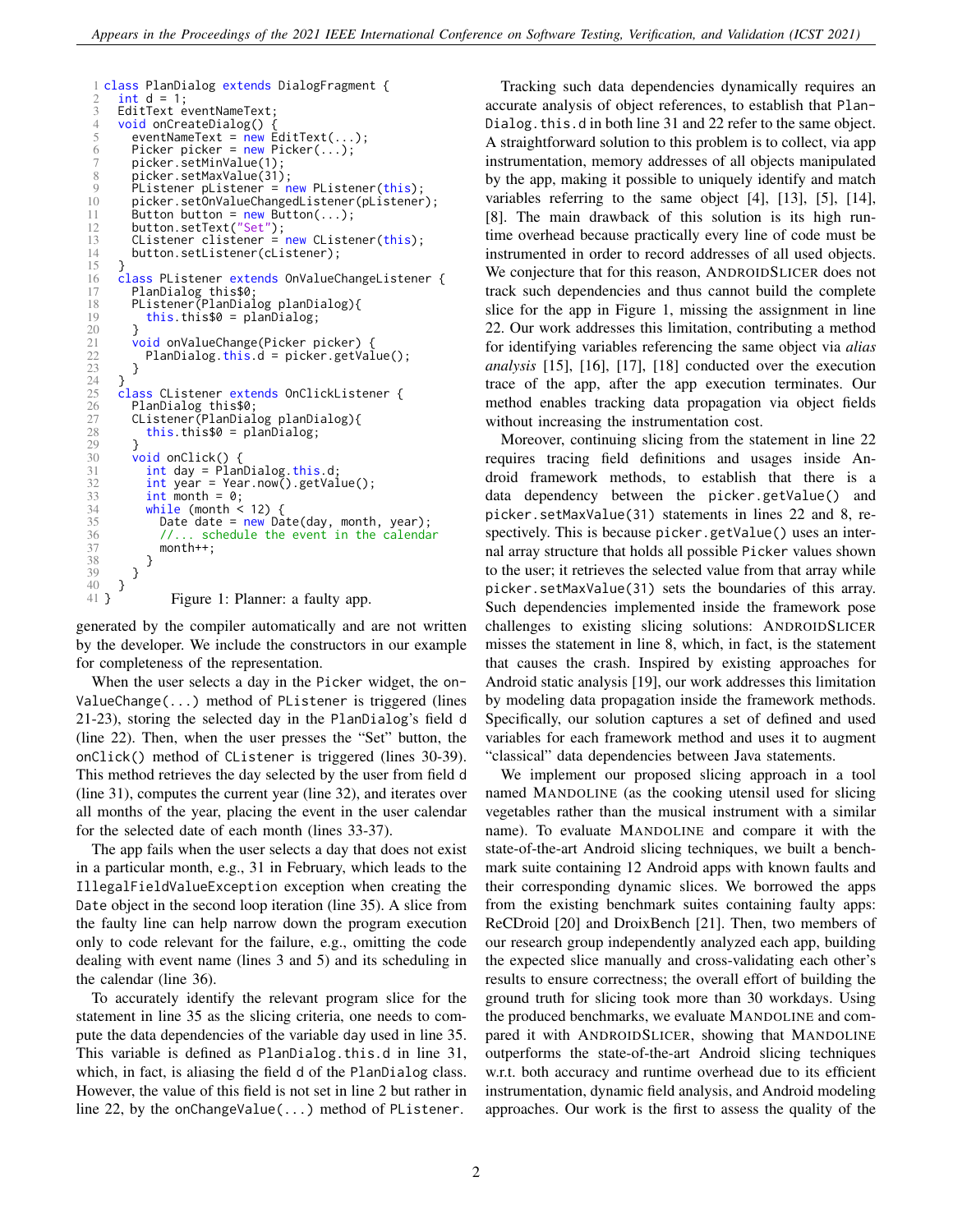produced Android slice against a fixed ground truth rather than only calculating the code reduction rate achieved by slicing.

Contributions. The main contributions of the paper are: (1) An efficient dynamic slicing approach, implemented in a tool called MANDOLINE. Our approach does not require expensive app instrumentation and relies on efficient field alias analysis, modeling of Android framework methods, and modeling of threads and asynchronous Android callbacks. (2) The first benchmark suite containing manually produced slices for Android applications. (3) An evaluation of MANDOLINE on the proposed benchmark, which compares its accuracy and runtime efficiency with the state-of-the-art approach in Android slicing: ANDROIDSLICER. Our implementation of MANDO-LINE and the experimental data is available online [\[22\]](#page-10-21).

#### II. BACKGROUND AND NOTATIONS

<span id="page-2-0"></span>We now introduce Android apps structure, notations used in this paper, and define slicing for Java programs.

## *A. Application Structure*

Unlike a desktop program, an Android app does not have a single main method. Instead, an app defines multiple entry points, referred to as *callbacks*, which are triggered by the Android platform to react to user-generated and sensorgenerated events, such as button clicks and location changes. For example, the method onClick() in line 30 of Figure [1](#page-1-0) is a callback triggered when the user clicks the "Set" button; the callback is associated with the button in line 14, using the setListener(...) method. Android callbacks whose timing and order of execution is preset by the platform are called *lifecycle events*. For example, the method onCreateDialog() in line 4 of Figure [1](#page-1-0) is a lifecycle event triggered by the platform when initializing the dialog.

Android relies on Java *multi-threading* mechanisms and extends them with additional, framework-specific mechanisms. For example, the AsyncTask class provides the method doIn-Background $(\ldots)$ , which makes it possible to perform longlasting operations in a background thread. Apps can also start asynchronous executions in response to a timer or to message events triggered by the platform. For example, the Timer class provides the method schedule(...), allowing the application to schedule a thread to run at specific time intervals.

Finally, we refer to the APIs exposed to the application by the underlying Android platform as *framework methods.* For example, the methods setMinValue(...) and setMax-Value( $\ldots$ ) of the class Picker (lines 7-8 in Figure [1\)](#page-1-0) allow the developer to constraint the range of numbers presented to the user by this widget.

# *B. Control and Data Dependencies*

In static program analysis, each node of a *Control-Flow Graph (CFG)* represents a statement; an edge between the nodes represents a potential flow of control between these statements [\[23\]](#page-10-22). For the example in Figure [1,](#page-1-0) the statement in line 5 is control-flow dependent on the statement in line 4 as control flows from line 4 to 5. For simplicity, we refer to

the statement in line  $i$  of this example as  $s_i$ , i.e., saying that  $s_5$  is control-flow dependent on  $s_4$ .

In dynamic analysis, each statement of an app can be triggered multiple times during the app execution, e.g., in multiple iterations of a loop or in different instances of a thread. We refer to each individual execution of a statement as a *statement instance* and denote the  $j<sup>th</sup>$  execution of a statement  $s_i$  as  $t_i^j$  $i<sub>i</sub>$ . We refer to the sequence of statement instances executed in a particular app run as an *execution trace*. As  $s_{35}$  was executed twice in the faulty scenario (for January and February), it has two statement instances:  $t_{35}^1$  and  $t_{35}^2$ .

Unlike static control-flow dependencies, dynamic controlflow dependencies represent a concrete transfer of control recorded during the app execution. We say that a statement instance  $t_k^m$  is control-flow-dependent on  $t_i^j$ 𝑖 in a *Dynamic Control-Flow Graph (DCFG)* if  $t_k^m$  is executed immediately after  $t_i^j$  $i$  in the same execution thread and one of the following holds: (i) both statements are in the same method and  $s_k$  is control-flow-dependent on  $s_i$  in a static control-flow graph or (ii) the statements are in different methods and  $s_i$  triggers the method whose first statement is  $s_k$ .

A statement instance  $t_k^m$  is *control-dependent* on  $t_i^j$  $i$  if and only if  $s_i$  can alter the program's control and it determines whether  $s_k$  executes [\[24\]](#page-10-23). Examples of statements that can alter the control are if and while. In Figure [1,](#page-1-0)  $t_{35}^2$  is controldependent on  $t_{34}^2$ , as  $s_{34}$  is a while condition whose outcome affects whether the control reaches  $s_{35}$  or not.

We say that a statement instance  $t_i^j$ 𝑖 is a *dynamic reaching definition* of a variable v in  $t_k^m$  if and only if (a)  $t_i^j$  $\frac{J}{i}$  is controlflow-reachable from  $t_k^m$ , (b) there exist a variable v s.t. v is used in  $s_k$  and defined in  $s_i$ , and (c) there is no redefinition of v along the control-flow edges between  $t_i^j$  $j$  and  $t_k^m$  in the DCFG. In that case, we also say that statement instance  $t_k^m$  is *dataflow-dependent* on  $t_i^j$  w.r.t. the variable  $v$  [\[4\]](#page-10-3). For example, the dynamic reaching definition of the variable day in  $t_{35}^2$  is  $t_{31}^1$ and, thus,  $t_{35}^2$  is data-flow-dependent on  $t_{31}^1$  w.r.t. day.

# *C. Slicing*

A *slicing criterion* for an execution trace is a tuple  $(c, V)$ , where  $c$  is a statement instance and  $V$  is a set of all variables of interest used in this statement instance  $[2]$ . If V is omitted, it is assumed to include all variables used by  $c$ . For the example in Figure [1,](#page-1-0) the app crashes with IllegalFieldValueException in the second iteration of the loop in line 35, making  $t_{35}^2$ with all its used variables a suitable slicing criterion for the developer interested in finding the cause of the crash.

A *backward dynamic slice* [\[2\]](#page-10-1) is the set of statement instances whose execution affects the slicing criterion, i.e., the set instances on which the slicing criterion is control- or dataflow-dependent, either directly or transitively. For the example in Figure [1,](#page-1-0) the slice from  $\vec{t}_{25}^2$  contains  $\vec{t}_{35}^2$ ,  $\vec{t}_{34}^2$ ,  $\vec{t}_{37}^1$ ,  $\vec{t}_{35}^1$ ,  $\vec{t}_{34}^1$ ,  $\vec{t}_{33}^1$ ,  $\vec{t}_{34}^1$ ,  $\vec{t}_{35}^1$ ,  $\vec{t}_{34}^1$ ,  $\vec{t}_{35}^1$ ,  $\vec{t}_{34}^1$ ,  $\vec{t}_{35}^1$ ,  $\vec$ 

Algorithm [1](#page-3-0) outlines the classic backward slicing algorithm by Agrawal et al. [\[4\]](#page-10-3). The algorithm uses a working set  $W$ that holds pairs  $(t, v)$  of statement instance and the variable used for slicing. It initializes  $W$  with the slicing criteria (line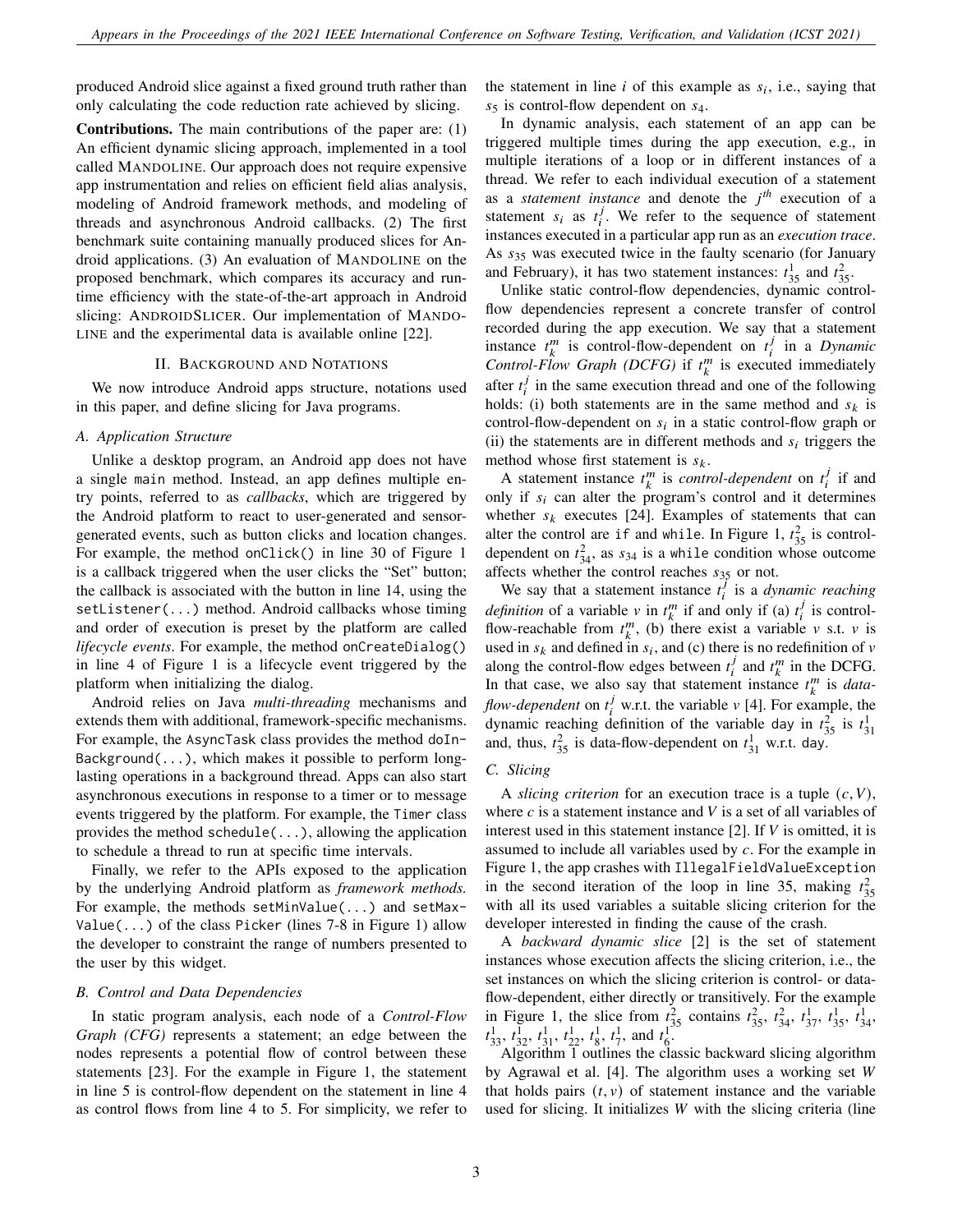# Algorithm 1: Dynamic slicing algorithm.

```
1 Input : DCFG, c, v_1, ..., v_nOutput: slice
 2 begin
         ⊲ Create working set of pairs of statement instances and used
            variables
 3 | W ← {(c, v_1) ... (c, v_n)}
 4 while W \neq \emptyset do
 5 \mid \cdot \cdot \cdot \rangle \leftarrow pick and remove from W
 6 slice ← slice \cup {t}
  7 \mid tt' \leftarrow the instance t is control-dependent on
  8 if t' not in slice then
                   ⊲ Ensure not processing statements more than once
  9 \vert \qquad \vert \qquad W \leftarrow W \cup \{(t', v') \mid v' \in \text{use}(t')\}⊳ Add t' to working set with all its used variables
 10 \mid tt' \leftarrow reaching definition of v at t11 if t' not in slice then
 12 \vert \vert \vert \vert \mathbf{W} \leftarrow \mathbf{W} \cup \{ (t', v') \mid v' \in \text{use}(t) \}13 return slice
 14 Procedure use(t)15 return all variables used in t
```
3 in Algorithm [1\)](#page-3-0) and then iterates over  $W$  (lines 4-12) (i) transitively adding all control and data-flow dependencies of each pair  $(t, v) \in W$  to W (lines 7-12) and (ii) adding statement instances from each processed pair to the produced slice (line  $6$ ). The algorithm terminates when  $W$  is empty, i.e., it cannot discover new control and data-flow dependencies.

The main challenge of slicing is thus efficiently calculating data dependencies, as we discuss in Section [IV.](#page-4-0)

# <span id="page-3-2"></span>III. INTER-CALLBACK DEPENDENCY GRAPH (ICDG)

We represent the execution of an application as an *Inter-Callback Dependency Graph (ICDG)*, defined below. Figure [2](#page-3-1) shows an example of such graph for the Planner app in Figure [1.](#page-1-0) The nodes of the graph are statement instances. It has four types of edges: control-flow and control-dependence edges correspond to the definitions in Section [II.](#page-2-0) In Figure [2,](#page-3-1) control-flow edges are depicted with dotted lines, e.g., between  $t_5^1$  and  $t_4^1$ ; control dependencies are depicted with dashed lines, e.g., between  $t_{35}^2$  and  $t_{34}^2$ . We only capture control

<span id="page-3-0"></span>and control-flow edges within a single callback/thread, e.g., onCreateDialog, onValueChange, or onClick. That is because callbacks/threads are triggered by the Android framework rather than call each other. Thus, there is no incoming control-flow edge for the nodes  $t_{22}^1$  and  $t_{31}^1$ .

We depict data-flow edges with solid lines and annotate each line with the name of the corresponding variable, e.g.,  $t_{35}^2$  is data-flow-dependent on  $t_{31}^1$ , with the variable day. We extend the definition of data-flow edges to consider framework methods, e.g.,  $t_{22}^1$  and  $t_8^1$ . This is done to capture the data flows within the method and their effect on the method externallyvisible variables: method parameters and their fields, fields of this reference and their sub-fields, and static fields and their sub-fields. Specifically, we model each framework method as a set of assignments with exactly one right-hand-side and one left-hand-side variable, denoted by  $r$  and  $l$ , respectively.  $r$  is an externally-visible variable modified in the method or the method return value;  $l$  is the variable affecting the value of  $r$ . For example, method  $t_{22}^1$  is represented by a single assignment return = this.values because this method outputs the value selected from the picker internal values array. In our model, one variable can appear in more than one assignment, on both left- and right-hand sides (as a variable can affect and be affected by more than one other variable) and there is no significance to the order of assignments in the model.

We now extend the notion of data-flow to consider these sets of assignments: given two statement instances  $t$  and  $t'$ , we say that  $t'$  is data-flow dependent on  $t$  w.r.t. the variable  $v$  if and only if  $t$  contains at least one dynamic reaching definition of a variable  $v$  in any of the expressions in  $t'$ . We build up on the taint analysis model provided by StubDroid [\[19\]](#page-10-18) to approximate the set assignments for a framework method, as discussed in Section [IV.](#page-4-0)

Finally, Android callbacks can specify which other callbacks respond to system/UI events. In Figure [1,](#page-1-0) onCreateDialog() uses Button::setListener(...) method in line 14 to associate the listener with the button, effectively specifying which method is called when the button is pressed: onClick() in

<span id="page-3-1"></span>

Figure 2: Inter-Callback Dependency Graph (ICDG) and the dynamic slice for the Planner app in Figure [1.](#page-1-0)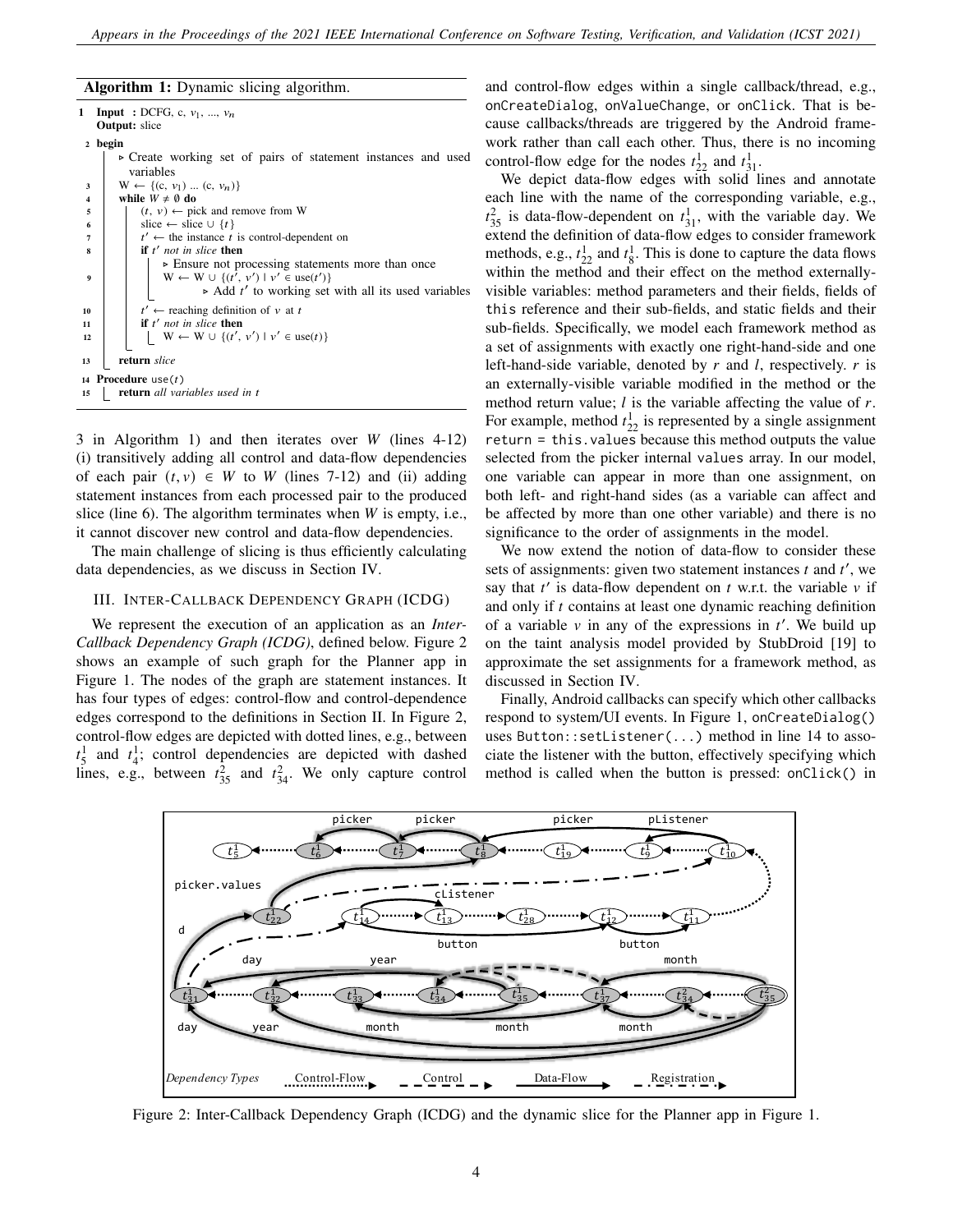<span id="page-4-1"></span>

line 30. In that case, we say that one callback *registers* another and depict the *registration dependency* between callbacks with dashed-dotted lines, e.g.,  $t_{31}^1$  is registration-dependent on  $t_{14}^1$ . We utilize registration dependencies to track the flow of data between the callbacks and apply similar treatment to define registration dependencies between threads.

We say that  $(t, t') \in \text{ICDG}$  if there is at least one dependency from  $t'$  to  $t$  (i.e.,  $t'$  happens at a later time). We discuss our slicing approach and our approach to building the ICDG next.

# <span id="page-4-0"></span>IV. SLICING WITH TRACE-BASED ALIAS ANALYSIS

# *A. Main Workflow*

Figure [3](#page-4-1) gives a high-level overview of MANDOLINE. Our tool receives as input an Android app, an execution script that triggers the fault in the app, and a slicing criterion, e.g., a statement that throws an exception. It produces as output a backward dynamic slice for the provided slicing criterion.

As the first step, MANDOLINE runs a lightweight static analysis to instrument the app and to calculate the control and control-flow dependencies for each statement. Our analysis and instrumentation relies on Soot [\[25\]](#page-10-24) and works on its Jimple intermediate code representation. We follow the basicblock-level instrumentation by Kamkar et al. [\[26\]](#page-10-25), which records a unique identifier of each execution thread (using Thread.getId()) and for each basic-block within the thread.

The instrumented app is then installed on the device and the tool runs the pre-recorded execution script (alternatively, the user can trigger the app manually to reproduce its faulty behavior). The output of this process is the execution trace, i.e., a sequence of the executed basic blocks. MANDOLINE parses the trace and builds a partial ICDG whose nodes are statement instances for each executed basic-block, as in the example in Figure [2.](#page-3-1) It then separates the nodes by their thread identifiers and adds control-flow edges between statement instances with the same thread identifier, in their order of execution.

To add registration dependencies, MANDOLINE relies on the callback identification logic from FlowDroid [\[27\]](#page-10-26). Specifically, it uses callback classes from FlowDroid and identifies statements that register these callbacks, e.g., line 10 in Figure [1.](#page-1-0) It then extracts the type of the object used for callback registration, e.g., class PListener, and uses this type to match the registration site with (possibly multiple) registered callbacks, e.g., onValueChanged(...) callback in line 21 of class PListener. We add a registration dependency edge for each

such registration, e.g., the edge from  $t_{22}^1$  to  $t_{10}^1$  in Figure [2.](#page-3-1) We apply similar analysis, also borrowed from FlowDroid, for the thread identification logic, adding a registration dependency edge between the statement that creates the thread and the first statement instance of its corresponding new thread.

The produced partial ICDG, which now contains controlflow and registration edges, together with the user-defined slicing criterion, is used as the input to the dynamic slicing step. We follow the backward slicing algorithm by Agrawal et al. [\[4\]](#page-10-3) described in Section [II](#page-2-0) and outlined in Algorithm [1.](#page-3-0) The main objective of the algorithm is to identify control dependencies (line 7) and reaching definitions (line 10).

For identifying the control dependency of a statement instance  $t_k^m$ , we find its corresponding statement  $s_k$  in the static control dependency graph produced by Soot. We then identify the statement  $s_i$  that  $s_k$  is control-dependent on and traverse the ICDG to find the first statement instance of  $s_i$ ,  $t_i^j$  $i<sub>i</sub>$ , creating the corresponding dynamic control relationship between  $t_k^m$ and  $t_i^j$  $i<sup>j</sup>$ . For example,  $t_{35}^2$  is control-dependent on  $t_{34}^2$  because  $s_{35}$  is control-dependent on the while condition in  $s_{34}$ .

Identifying reaching definitions aims to find statement instances  $t_i^j$  $i$  that define a variable v used at statement instance  $t_k^m$ . We distinguish between three types of v: local variables, fields, and framework methods. For local variables, we simply follow the work of Agrawal et al. [\[4\]](#page-10-3): we traverse the ICDG backward and stop at the first encountered statement instance that defines  $v$ . For example, the definition of the local variable day used at  $t_{35}^2$  is  $t_{31}^1$ . The treatment of fields and framework methods is the main contribution of our approach, which we describe in the following two sub-sections.

After control dependencies and reaching definitions are identified, these statements, together with all the variables that they use are added to the working set  $W$  (lines 9, 2) and the slicing process continues until no further relevant statements can be added. MANDOLINE then returns the produced slice: a set of statement instances that affect the slicing criterion through transitive control and data dependencies.

#### *B. Data Flows Through Fields*

For a field variable  $\nu$  in statement instance  $t$ , we use field alias analysis to find its *alias statement set S*: all statement instances that define variables aliasing  $\nu$ . We then find definitions of all variables in  $S$  and, from those, pick the last one that reaches  $t$  (without redefinitions). Unlike static approaches, we perform the alias analysis directly on the execution trace.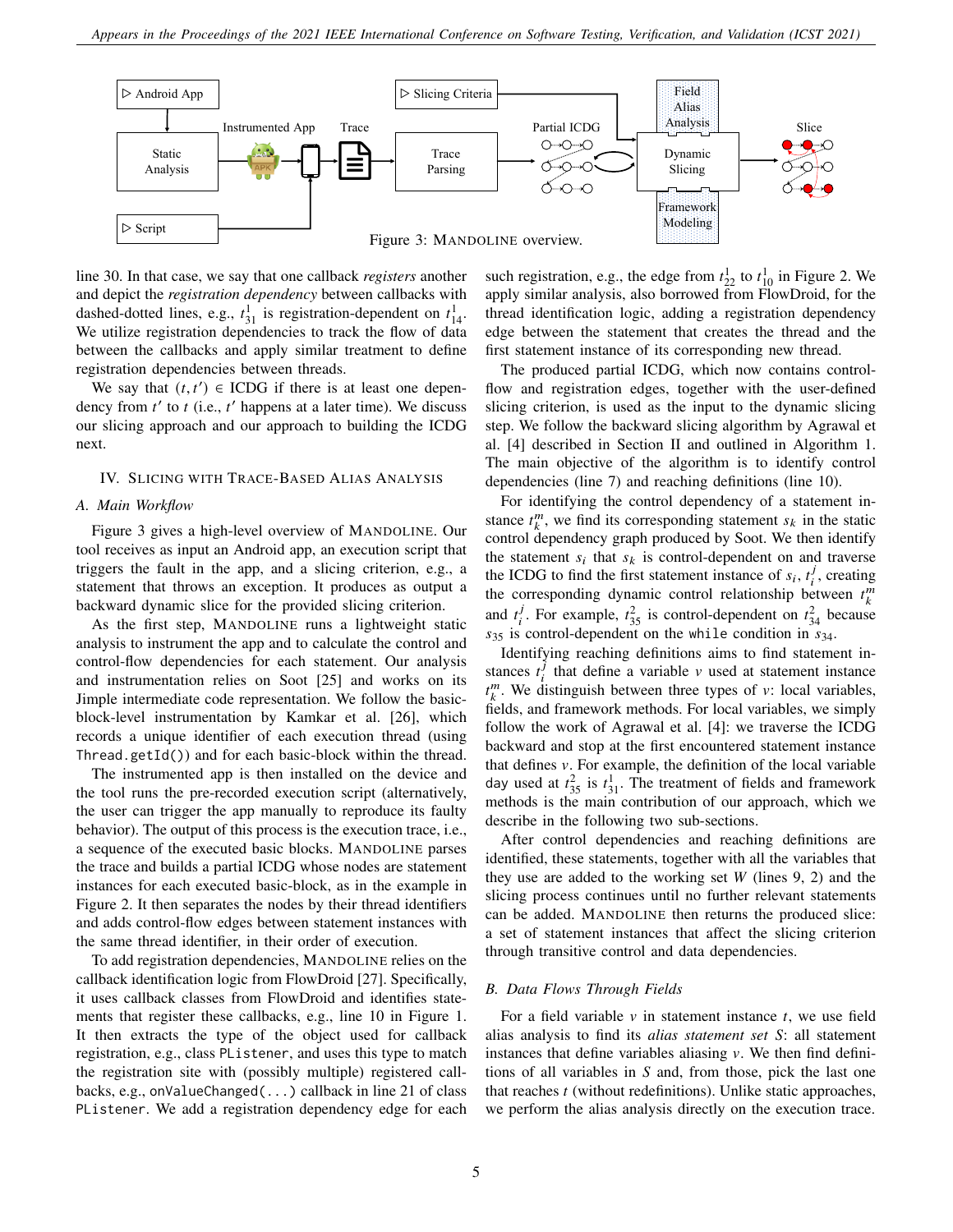Our analysis starts from the statement instance  $t$  that uses  $\nu$  and goes backward, in the inverse execution order, to find each statement instance  $t'$  that defines a variable  $v'$ as an alias to  $v$ . Then, from each identified statement  $t'$ , it spawns a forward analysis to find other possible variables that transitively alias  $v$  between  $t'$  and  $t$ . For the example in Figure [2,](#page-3-1) the backward analysis starts from  $t_{35}^2$ , looking for the definition of the local variable day. This variable is defined in  $t_{31}^1$  as the field PlanDialog.this.d. The name of the field is, in fact, "syntactic sugar" translated by the compiler to the variable this.this\$0.d. By traversing the controlflow and registration dependencies, the analysis finds aliases to this field in  $t_{28}^1$  and  $t_{19}^1$ . Spawning the forward analysis from each of these two instances further finds an alias in  $t_2^1$ From each of these two instances further lines an anas in  $t_{22}$ <br>(via a registration dependency from  $t_{22}^1$  and  $t_{10}^1$  followed by two control-flow dependencies to  $t_9^1$  and  $t_{19}^1$ ). Thus, the alias statement set S for PlanDialog.this.d in this example is  $t_{28}^1$ ,  $t_{22}^1$ , and  $t_{19}^1$ . According to the trace order,  $t_{22}^1$  is the last out of those three statements that was executed before  $t_{31}^1$ ; thus, it is selected as a definition of this.this\$0.d. The main slicing loop (Algorithm [1\)](#page-3-0) then continues from  $t_{22}^1$ .

Algorithm [2](#page-5-0) gives a more formal definition of the alias analysis approach described above. The algorithm accepts as input the ICDG, statement instance  $t$ , and variable  $v$  (initialized separately for each variable in the slicing criterion). It outputs a set of statement instances  $T'$  containing the definition of  $\nu$  and, possibly, also the definitions of its individual fields, if such definitions exist in the trace. The set  $V$  contains all found aliases of  $\nu$  and is initialized with  $\nu$  itself (line 3). The algorithm then traverses the control-flow and registration dependencies in the ICDG, looking for additional aliases of  $\nu$ and their corresponding definition statement instances, which are collected in  $S$  (line 4). Once  $S$  is built, the algorithm identifies the latest statement instance in  $S$  (according to the trace order) that defines  $v$  and each of its fields; it outputs this set of definitions (line 5).

The algorithm starts from the backward traversal (lines 6- 17), processing one statement instance at a time and spawning additional backward and forward steps. When inspecting the next statement  $t'$  in the ICDG (line 9), the algorithm first checks if  $t$  and  $t'$  are in the same method (line 10). If not, the ChangeScope operator translates the namespace in  $V$  (line 11) to the new method, accounting for local variables that reference same objects due to parameter passing and returns. For example, this in  $t_{31}^1$  is translated to its corresponding variable cListener when crossing the method boundaries to  $t_{14}^1$ .

Then, the algorithm checks whether the inspected statement t' is an assignment and whether its *defined* variable (left-hand side of  $t'$ , which we denote by  $LHS(t')$ ) overlaps with a variable that is already in  $V$  (line 12). If so,  $t'$  is a definition of this variable in  $V$  and is added to the set of definitions  $S$  (line 13). The algorithm further examines  $t'$  to decide on the set of variables for the next steps in backward and forward analysis (line 14). To do so, it uses the helper function AliasAnalysis (lines 30-47), which obtains three parameters: the current direction of the analysis, the set  $V$ , and the statement instance

# <span id="page-5-0"></span>Algorithm 2: Alias analysis.

```
1 Input: ICDG, t, vOutput: T'2 begin<br>3 |V \leftarrow \{v\}\triangleright Aliases of the variable \nu<br>\triangleright Alias statements
          S \leftarrow BackwardAnalysis(ICDG, V, t) ⊳ Alias statements<br>return LastDefined(S, t) ⊳ Definitions of v and its fields
 \mathfrak{s} return LastDefined(S, t)
 6 Procedure BackwardAnalysis(ICDG, V, t)
 \begin{array}{c|c} 7 & \text{begin} \\ 8 & \end{array}S \leftarrow \emptyset⊲ Traverse the ICDG in inverse execution order
  9 \Big| foreach t' s.t. (t', t) \in ICDG do
 10 if \text{method}(t) \neq \text{method}(t') then
  11 | | | V \leftarrow ChangeScope(V, method(t), method(t'))
 12 \vert if \exists v \in V s.t. v and \cupHS(t') have a common prefix then
                             \triangleright t' is a definition of a variable in V
  13 \mid \mid \mid \mid S \leftarrow S \cup \{t\}} ⊲ Add the definition statement
 14 | | \langle V_b, V_f \rangle \leftarrow AliasAnalysis(↑, V, t')
 15 | \quad | \quad S \leftarrow S \cup BackwardAnalysis(ICDG, V_b, t')
 16 \vert \vert S \leftarrow S \cup ForwardAnalysis(ICDG, V_f, t<sup>'</sup>)
 17 return S
18 Procedure ForwardAnalysis(ICDG, V, t)<br>19 pegin
          begin
20 | S \leftarrow \emptyset⊲ Traverse the ICDG in execution order
 21 foreach t' s.t. (t, t') \in ICDG do
 22 if method(𝑡) ≠ method(𝑡
0
) then
  23 | | | V \leftarrow \text{ChangeScope}(V, \text{method}(t), \text{method}(t'))24 if \exists v \in V \text{ s.t. } v \text{ is a prefix of } \text{LHS}(t') \text{ then}\triangleright t' is a definition of a field of a variable in V
  25 \mid \mid \mid \mid S \leftarrow S \cup \{t'\}} ⊲ Add the definition statement
 _26 \left| \begin{array}{c} \end{array} \right| \left| \begin{array}{c} \langle V_b, V_f \rangle \leftarrow \end{array}AliasAnalysis(\downarrow, V, \, t')
 27 | | S \leftarrow S∪ BackwardAnalysis(\overline{\text{ICDG}}, V_b, t')
 28 │ │ │ S \leftarrow S \cup ForwardAnalysis(\text{ICDG}, \, V_f, \, t' \text{)}29 return S
 30 Procedure AliasAnalysis(d, V, t')
          ⊲ Initialize with the original set of variables
31 if d = \uparrow then
32 \big| \bigcup V_b \leftarrow V; V_f \leftarrow \emptyset33 else if d = \downarrow then
 34 \bigcup V_b \leftarrow \emptyset; V_f \leftarrow V35 foreach v \in V s.t. v and RHS(t') have a common prefix do
                 \triangleright LHS(t') is a new alias for \nu36 | | V_f ← V_f ∪ ExtendFields(LHS(t')) ⊲ Follow it forward
 37 foreach v \in V s.t. v is a prefix of LHS(t') do
                 \triangleright t' is a re-definition of a field of \nu⊲ Follow the assigned variable both backward and forward
 38 \vert \quad V_b \leftarrow V_b \cup \text{RHS}(t')39 \begin{vmatrix} V_f & \leftarrow V_f \cup \text{RHS}(t') \end{vmatrix}40 foreach v \in V s.t. LHS(t') is a prefix or equal to v do
                 \triangleright t' is a full re-definition of \nu41 if d = \uparrow then<br>42 if d = \uparrow then<br>V_b \leftarrow V_b \setminus \{v\}42 | \cdot | V_b \leftarrow V_b \setminus \{v\} \triangleright Do not search before the definition
                      ⊲ Follow the assigned variable both backward and forward
 43 | | V_b \leftarrow V_b \cup ExtendFields(RHS(t'))
 44 | | V_f \leftarrow V_f ∪ ExtendFields(RHS(t'))
 45 else if d = \downarrow then<br>46 \downarrow V_f \leftarrow V_f \setminus \{v\}► Do not search for new variables
47 return \langle V_b, V_f \rangle
```
t'. It returns a tuple  $\langle V_b, V_f \rangle$ , where  $V_b$  defines a set of variables for the next step of the backward analysis (line 15) and  $V_f$  defines a set of variables for the forward analysis (line 16). These subsequent analysis steps further traverse the graph, collecting more definitions of  $\nu$  that are stored in S (lines 15-16). After these steps terminate, the backward analysis returns the collected set of definitions (line 17).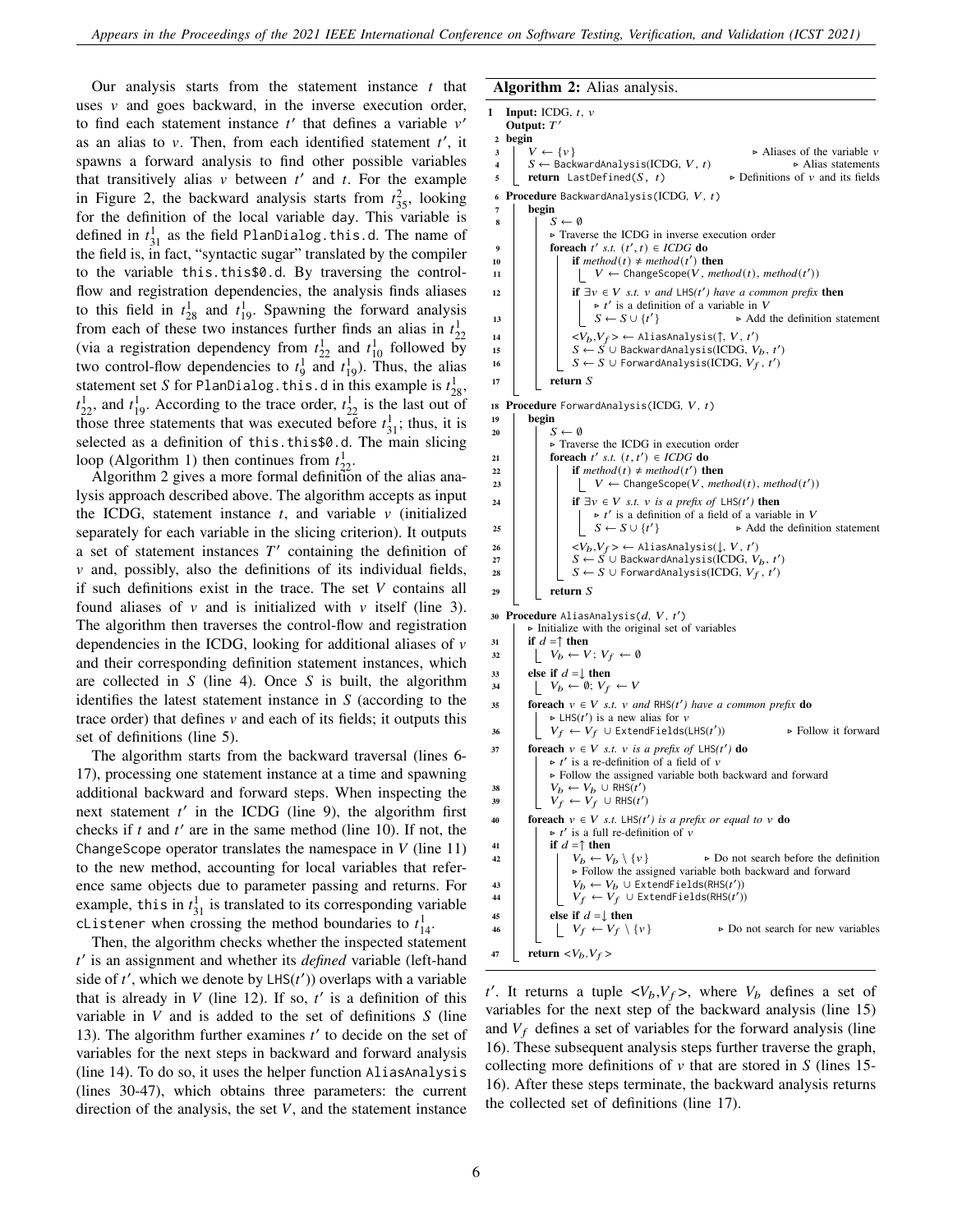The forward analysis is similar (lines 18-29), except that it only adds definitions of the fields in  $\nu$  (lines 24-25), as a definition of the entire variable from  $\nu$  when processing the trace forward would kill the original variable of interest.

To decide how to build  $V_b$  and  $V_f$ , AliasAnalysis starts from the assumption that backward analysis (denoted by  $\uparrow$ ) should process backwards with the original set of variables, i.e.,  $V_b$  is initialized to V, and with no elements for forwards analysis, i.e.,  $V_f$  is empty (line 32). Likewise, forward analysis (denoted by ↓) assumes proceeding forward with the original set  $V$  and with an empty backward set by default (line 34).

The algorithm then considers three possible types of assignment in t'. First, t' could *specify a new alias* for a variable  $v \in V$ , e.g., if V includes a variable x.y.z and t' is a.b = x.y (lines 35-38). The algorithm then needs to search for the new alias (i.e., the left-hand side of the assignment) forward, as the backward analysis could have missed definitions of this newly discovered field that occurred before the slicing criteria, e.g.,  $a.b.z = w$ . We thus add the corresponding left-hand-side variable to  $V_f$ , extending its fields to match those of  $v$  (line 36), if needed. I.e., we extend  $a.b$  to  $a.b.z$ , as that is an alias to the original variable  $x.y.z.$ 

If the variable defined in  $t'$  is a field of a variable  $v \in V$ , e.g., if V includes a variable  $x,y,z$  and  $t'$  is  $x,y,z,w = a,b$ , we say that  $t'$  redefines a field of  $v$  (lines 37-38). In such cases, the algorithm searches for the assigned variable, e.g.,  $a.b$ , both backwards and forward, to find all possible definitions that occurred before the slicing criteria.

Finally, if the variable defined in t' is a *full redefinition* of a variable  $v \in V$ , e.g., if V includes a variable x.y.z and  $t'$  is x.y = a.b or x.y.z = a.b, we distinguish between the backward and forward searches (lines 40-46). For the backward search ( $\uparrow$ ), we remove the redefined variable  $\nu$  from subsequent backward search (line 42) because the definition in  $t'$  kills all prior definitions of the variable with the same name. Instead, we search for the assigned variable, e.g.,  $a.b$ , both backwards and forward, like in the previous case (lines 43- 44). In the forward search  $(†)$ , we simply remove the variable defined in  $t'$  from further analysis (line 46), as  $t'$  redefined the original variable of interest with the same name (if it existed) and this new definition is not relevant to our search.

Our implementation also provides several optimizations improving the efficiency of this conceptual algorithm, e.g., we do not traverse the graph past the slicing criteria and add additional handling for registrations dependencies dealing with callbacks and threads. Details are available online [\[22\]](#page-10-21).

#### *C. Data Flows Through Framework Methods*

We extend our treatment of data dependencies by modeling Android framework methods as a set of assignments that capture the aliasing effect of a method, as described in Section [III.](#page-3-2) When traversing the ICDG using Algorithm [2,](#page-5-0) we treat a framework method as an unordered set of assignments, processing each independently of others using AliasAnalysis.

To produce the framework model, we rely on Stub-Droid [\[19\]](#page-10-18) – a tool originally designed to produce accurate framework method summaries for the taint-analysis problem. Specifically, StubDroid defines how a taint originated from each method inputs (i.e., fields and parameters) propagates to its output (i.e., fields, parameters, and return value). We recast the taint-flow summaries of StubDroid as assignment statements which our analysis can use to propagate alias information, converting each taint-flow to an assignment. For example, the StubDroid summary for the method Picker::setMaxValue(int) will state that a taint from its first parameter P1 reaches the field this.max. We use this information to represent a method as an assignment this.max = P1, expressing the fact that the value of this parameter is assigned to the Picker's field max (directly or indirectly).

To deal with the situation that tainted parameters and fields might change within the method (without causing taint propagation), we augment all summaries with self-assignments for these objects and their fields. E.g., for the method call  $X =$ Y. foo(Z), we add  $Z.* = Z.*$  and  $Y.* = Y.*$  to the summaries, where  $\cdot$  \* represents an object or any of its sub-fields.

StubDroid summaries exclude some methods, i.e., those containing native code. In such cases, we use FlowDroid's original taint wrappers [\[27\]](#page-10-26), which provide a coarser-grained model of framework methods. Taint wrappers divide the framework methods into four types: *generation*, *exclude*, *kill*, and *default*. We use the statement  $X = Y$ . foo(Z) to explain the four strategies.

The generation strategy assumes that taints always flow from all arguments (Z) and the receiver object (Y) to the receiver and the return value (X), as well as all their fields (Y.\* and  $X.*$ ). Thus, there are four assignments,  $Y* = Z.*$ ,  $Y.* =$ Y.  $\star$ , X.  $\star$  = Z.  $\star$ , and X.  $\star$  = Y.  $\star$ . We also include the identity assignment to approximate the situation that tainted parameters change within the method:  $Z.* = Z.*$  In the exclude strategy, taint only propagates from the tainted variable to itself, which is equivalent to the identity assignment  $Y.* = Y.*$  and  $Z.*$ = Z.\*. The kill strategy removes all taints: none of the variables is tainted after the method is called. Finally, the default strategy assumes that all taints propagate from the parameters to the return variable and its fields (but not to the receiver object):  $X.* = Y.*$ ,  $X.* = Z.*$ ,  $Z.* = Z.*$ .

The list of framework methods summaries that we used is available online [\[22\]](#page-10-21). While these summaries might overapproximate the set of possible behaviors, they make it possible for MANDOLINE to deal with the flow of data within the framework methods.

# V. EVALUATION

We now describe our experimental setup and discuss the evaluation results. To evaluate MANDOLINE, we answer the following research questions:

RQ1 (Accuracy): How does the accuracy of MANDOLINE compare to the state-of-the-art?

RQ2 (Performance): How does the performance of MAN-DOLINE compare to the state-of-the-art?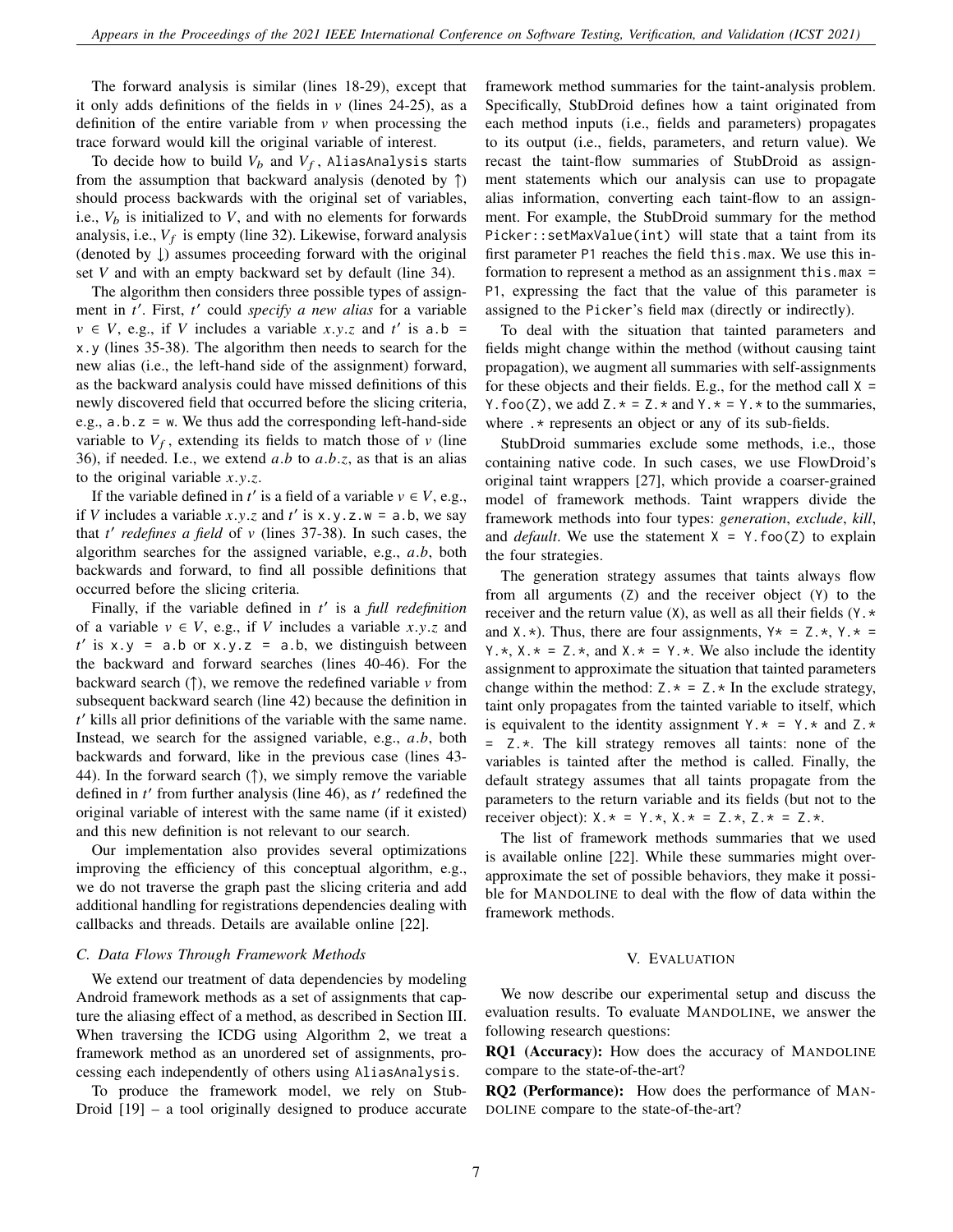# *A. Experimental Setup*

*1) Subject Applications:* To create a benchmark of manual slices, we started from DroixBench [\[21\]](#page-10-20) and ReCDroid [\[20\]](#page-10-19) benchmarks, which consist of 24 and 51 faulty apps, respectively. All faults in these apps manifest in crashes. We chose these benchmarks because each app has an associated GitHub issue describing steps for reproducing the crash and because the statement in which an app crashes, together with all variables it uses, is a realistic slicing criterion.

We omitted apps for which we could not reproduce the crash and (1) apps that do not specify a fix for the crash, (2) apps where the fix is not in the source code of the app but rather in the resources or build files, (3) apps where the fix is not related to the existing code of the buggy app, and (4) apps that could not be instrumented to obtain a dynamic trace, most probably because they use language constructs that are not supported by the underlying Soot framework. For the remaining 14 apps, we manually reproduced the crash using the description in the GitHub issue and further filtered out two apps which required physical interaction with the device to trigger the crash, e.g., changing the screen orientation.

Our final dataset consists of 12 apps. We recorded execution scripts reproducing the crash in each app using the androidtouch-record-replay tool [\[28\]](#page-10-27). We manually analyzed each app, applying the slicing algorithm described in Algorithm [1](#page-3-0) to establish the "ground truth" dynamic slice. The manual slices were produced independently and in parallel by two members of our research group, in an effort that took more than 30 workdays. Any observed differences were discussed in a meeting with all the authors towards reaching a joint resolution.

Table [I](#page-7-0) summarizes the subjects of our experiment. The table columns show the app name, app size, trace size, and the manual slice size. We report all sizes in the number of Jimple statements of the underlying app representation (#JS).

*2) Methods and Metrics:* We compare MANDOLINE to ANDROIDSLICER, the state-of-the-art dynamic slicer for Android. The available implementation of ANDROIDSLICER [\[29\]](#page-10-28) suffers from several shortcomings, such as missing control dependency analysis and missing data-flow analysis through method parameters and returns. ANDROIDSLICER also uses statement-level instrumentation, which causes a high overhead when compared to basic-block level instrumentation. We thus contribute an enhanced version of ANDROIDSLICER, called ANDROIDSLICER++, which addresses these ANDROID-SLICER implementation issues.

To answer RQ1, we compute slices using ANDROID-SLICER, ANDROIDSLICER++, and MANDOLINE. We compare the manual slices with the slices produced by each tool and calculate the recall (R), precision (P), and F-Measure (F) achieved by each tool. The recall is the fraction of statement instances in both the computed slice and the manual slice out of the number of statement instances in the manual slice. It measures the tools' ability to correctly identify statement instances that are in the manual slice. The precision is the fraction of statement instances in both the computed slice and

Table I: Evaluation subject apps.

<span id="page-7-0"></span>

| App               | Size $(\#JS)$ | Trace (#JS) | Manual Slice (#JS) |
|-------------------|---------------|-------------|--------------------|
| anki              | 250,966       | 291,910     | 82                 |
| birthdroid        | 24,999        | 1.060       | 23                 |
| fastadapter       | 202,815       | 488,010     | 226                |
| fdroid            | 412,380       | 1,197,098   | 282                |
| gnucash $(2.0.5)$ | 328,603       | 389,827     | 46                 |
| gnucash $(2.1.4)$ | 443,431       | 1,843,698   | 80                 |
| habdroid          | 327,250       | 842,874     | 4                  |
| k9(5.111)         | 249,858       | 80,007      | 7                  |
| k9(5.403)         | 259,033       | 10,602      | 99                 |
| micromath         | 325,292       | 2,381,831   | 27                 |
| newsblur          | 68.103        | 16.985      | 51                 |
| specialdates      | 146,360       | 275,504     | 353                |

the manual slice out of the number of statement instances in the computed slice. It measures the tools' ability to exclude statement instances that are not in the manual slice. The Fmeasure is a harmonic mean that balances precision and recall. It reflects how well the tool can balance identifying relevant statement instances (in the manual slice) while rejecting irrelevant statements (not in the manual slice),  $F$ -measure =  $2\frac{R*P}{R+P}$ .

To answer RQ2, we compare the instrumentation overhead of the tools as well as their slicing time. To reduce execution time fluctuation due to external causes, we run each experiment five times and average the execution times for each experiment. For the instrumentation overhead, we perform all runs on the same Pixel 2 device running Android API 28. We follow the work of Li et al. [\[30\]](#page-10-29) in measuring the ondevice CPU execution time of the app, *CPUt*. Specifically, we add additional lightweight instrumentation in all apps to record the execution time of each thread and callback and compute the app's CPU time as the sum of the execution time of all threads and callbacks. Such method eliminates inputdependent wait time, e.g., when the app waits for sensory inputs. We then compute the instrumentation overhead  $(O)$  for each instrumentation method compared with the CPU time of the original app,  $O = \frac{CPU_{tool} - CPU_{original}}{CPI_{threshold}}$ *CPUtoriginal* ∗ 100%. For the slicing time, we run the slicing part of each tool on its corresponding trace and measure the execution time  $(Ht)$ . We run these experiments on an Intel Xeon 2.6 GHz machine, allocating one core and 124GB of RAM to each run.

# *B. Results*

RQ1: Table [II](#page-8-0) shows the slice size (#JS) for the manual slice (column 2) and then for the slice produced by each of the tools (columns 3, 7, and 11). It also shows the accuracy results for each tool: recall, precision, and F-measure. Our results show that the accuracy of MANDOLINE, in terms of F-measure, is higher than that of ANDROIDSLICER in all 12 apps. Furthermore, the average F-measure for MANDOLINE is 81%, compared with only 48% for ANDROIDSLICER++ and 22% for ANDROIDSLICER.

In two of the apps, anki and birthdroid, ANDROID-SLICER achieves higher precision than MANDOLINE. That is because the slice computed by ANDROIDSLICER is relatively small; it thus contains only a few irrelevant statements. Yet, such behavior leads to a low recall and low overall F-measure.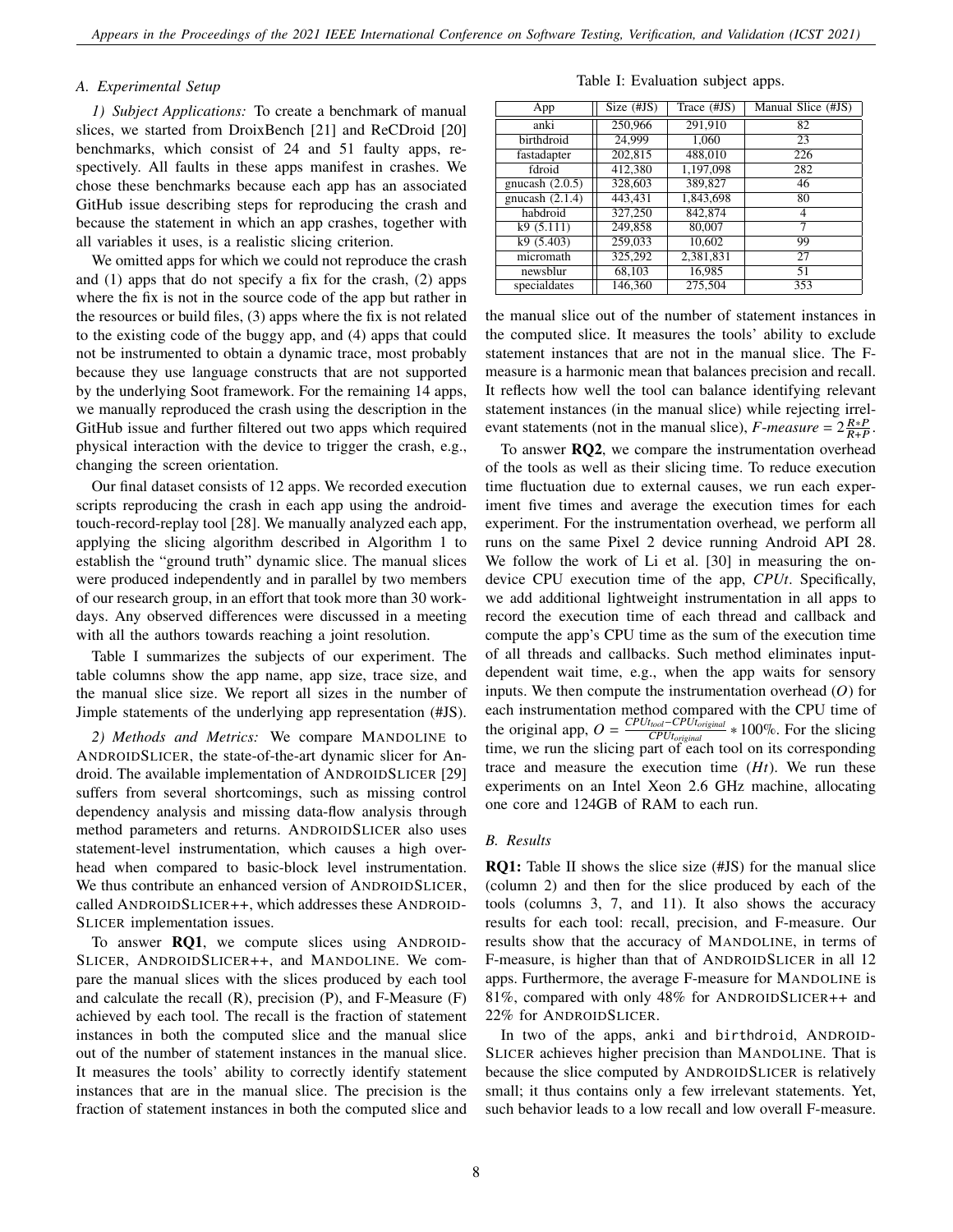<span id="page-8-0"></span>

|                   | Manual | <b>ANDROIDSLICER</b> |                |                 |    | ANDROIDSLICER++ |     |                 |     | <b>MANDOLINE</b> |                 |                 |                 |
|-------------------|--------|----------------------|----------------|-----------------|----|-----------------|-----|-----------------|-----|------------------|-----------------|-----------------|-----------------|
| App               | #JS    | #JS                  | R%             | $P\%$           | F% | #IS             | R%  | $P\%$           | F%  | #JS              | R%              | $P\%$           | F%              |
| anki              | 82     | 12                   | 14             | 92              | 24 | 3               | 4   | 100             | 7   | 83               | 92              | 91              | 92              |
| birthdroid        | 23     | 6                    | 33             | 100             | 49 | 8               | 34  | 100             | 51  | 18               | $7\overline{3}$ | 94              | 82              |
| fastadapter       | 226    | 43                   | 7              | $3\overline{3}$ | 11 | 28              | 12  | 100             | 22  | 226              | 73              | 73              | $\overline{73}$ |
| fdroid            | 282    | 20                   | $\overline{c}$ | 30              | 4  | 54              | 15  | 80              | 25  | 270              | 84              | 88              | 86              |
| gnucash $(2.0.5)$ | 46     | $1\overline{0}$      | 13             | 60              | 21 | 48              | 43  | 41              | 42  | 46               | 73              | $\overline{73}$ | 73              |
| gnucash $(2.1.4)$ | 80     | 6                    | $\mathfrak{D}$ | 83              | 4  | 18              | 17  | 77              | 28  | 59               | 62              | 84              | 72              |
| habdroid          | 4      | 4                    | 75             | 75              | 75 | 4               | 50  | 100             | 66  | 4                | 100             | 100             | 100             |
| k9(5.111)         | ┑      | 11                   | 28             | 18              | 22 |                 | 100 | 100             | 100 | ┑                | 100             | 100             | 100             |
| k9(5.403)         | 99     | ⇁                    | 5              | 41              | 9  | 82              | 55  | 77              | 60  | 90               | 57              | 63              | 60              |
| micromath         | 27     | 43                   | 40             | 25              | 31 | 11              | 40  | 100             | 57  | 33               | 92              | 75              | 83              |
| newsblur          | 51     | 10                   | 5              | 30              | 10 | 45              | 82  | 93              | 87  | 51               | 96              | 96              | 96              |
| specialdates      | 353    | 44                   | 3              | 18              | 5  | 59              | 15  | 94              | 27  | 226              | 47              | 73              | 57              |
| Mean              | 107    | 18                   | I9             | 50              | 22 | $\overline{30}$ | 39  | $\overline{8}7$ | 48  | 92               | 79              | 84              | $\overline{81}$ |

Table II: Accuracy.

|  | Table III: Instrumentation overhead and slicing time (in seconds). |  |  |  |  |  |  |  |  |
|--|--------------------------------------------------------------------|--|--|--|--|--|--|--|--|
|--|--------------------------------------------------------------------|--|--|--|--|--|--|--|--|

<span id="page-8-1"></span>

|                   | Exec.   |                           | ANDROIDSLICER | ANDROIDSLICER++             |         |       | <b>MANDOLINE</b>   |         |       |                    |
|-------------------|---------|---------------------------|---------------|-----------------------------|---------|-------|--------------------|---------|-------|--------------------|
| App               | time(s) | $\overline{\text{CPU}}_t$ | $O\%$         | $\overline{Ht}(\mathbf{s})$ | $CPU_t$ | $O\%$ | $\overline{Ht}(s)$ | $CPU_t$ | $O\%$ | $\overline{Ht}(s)$ |
| anki              | 0.4     | 7.8                       | 1765.5        | 59.2                        |         |       | 70.9               | 2.3     | 462.1 | 230.6              |
| birthdroid        | 0.1     | 0.1                       | 6.8           | 3.77                        |         |       | 5.98               | 0.1     | 1.4   | 52.6               |
| fastadapter       | 0.7     | 11                        | 1498.9        | 118.8                       | ۰       |       | 75.2               | 5.4     | 685   | 284.5              |
| fdroid            | 6.4     | 44.9                      | 601.9         | 63.8                        | ۰       |       | 103.7              | 6.7     | 5.7   | 638.6              |
| gnucash $(2.0.5)$ | 0.6     | 12.5                      | 1805.8        | 42.7                        | ٠       |       | 103.3              | 3       | 360.3 | 302.2              |
| gnucash $(2.1.4)$ | 1.7     | 34.9                      | 1850.7        | 40.5                        |         |       | 264.1              | 8.3     | 368.8 | 964.9              |
| habdroid          | 0.8     | 56.5                      | 7067.5        | 37.6                        | ۰       |       | 88.6               | 6.5     | 720.6 | 403.5              |
| k9(5.111)         | 0.2     | 2.9                       | 1445.2        | 49.5                        | ۰       |       | 86.41              | 0.2     | 25.9  | 212.2              |
| k9(5.403)         | 0.1     | 0.3                       | 364.9         | 57.5                        |         |       | 81.25              | 0.7     | 13.2  | 227                |
| micromath         | 0.4     | 102                       | 27654.3       | 29.3                        | ۰       | ۰.    | 131.3              | 2.7     | 654.1 | 572.8              |
| newsblur          | 0.1     | 0.9                       | 671.1         | 17.2                        | ۰       |       | 15.2               | 0.4     | 253.4 | 150                |
| specialdates      | 0.2     | 6                         | 2492.9        | 27.4                        | ٠       |       | 38.3               | 2.3     | 893.9 | 208.1              |
| Mean              | 0.9     | 23.3                      | 3935.5        | 45.6                        | ۰       |       | 88.7               | 3.2     | 370.9 | 353.9              |

MANDOLINE outperforms ANDROIDSLICER++ in terms of F-measure in 10 apps and performs equivalently in the remaining two: *k9 (5.111)* and *k9 (5.403)*. For the first app, both tools achieve a perfect F-measure of 100% because the slice does not contain any field references: it has only seven statements all within two methods calling each other in a single callback. ANDROIDSLICER cannot identify the desired slice because it misses control flows from method return statements. Moreover, it identifies irrelevant statements in the callee method due to overapproximation in dealing with method parameters.

For the second app, while the recall of MANDOLINE is slightly higher than that of ANDROIDSLICER++ (57% vs. 55%), its precision is lower (63% instead of 67%). In this app, MANDOLINE adds unnecessary statements to the slice because of its approximate handling of arrays: when looking for a definition of an element in a certain position in an array, MANDOLINE includes definitions of all array elements.

In addition, we observed two main reasons MANDOLINE cannot achieve an even higher accuracy. The first is due to inaccurate handling of registration dependencies between callbacks. When connecting one callback to another, MAN-DOLINE relies on FlowDroid's point-to analysis to identify the type of the registered callback listener. Inaccurate analysis leads to overapproximations in possible listener types, e.g., all listeners implementing the View.OnClickListener interface. This results in unnecessary registration dependencies among

callbacks, causing MANDOLINE to traverse unfeasible paths in the ICDG, identify incorrect variable definitions (reduced precision), and miss the correct ones (reduced recall).

Another reason for the drop in accuracy is the absence of certain framework methods, e.g., native methods, in the StubDroid and FlowDroid taint-wrapper models. Such methods are treated with the default strategy, which assumes that the method only modifies the return value. As a result, the data-flow propagation cannot reach the desired definitions.

Answer to RQ1: Our experiments show that using field alias analysis and framework modeling with dynamic slicing is effective and achieves more than 81% accuracy on average, almost four times higher than that of ANDROIDSLICER.

RQ2: Table [III](#page-8-1) shows the CPU time, in seconds, of each app without any instrumentation (column 2) and the corresponding numbers for ANDROIDSLICER's statement-level (column 3) and MANDOLINE's basic-block-level instrumentation (column 9). ANDROIDSLICER++ relies on the same instrumentation as MANDOLINE and we thus omit these numbers in the table. The table also shows the overhead of both instrumentations (column 4 for ANDROIDSLICER and column 10 for MANDOLINE), when compared with the app without any instrumentation. Our results confirm that the instrumentation overhead of MANDOLINE is consistently lower than that of ANDROIDSLICER, with the difference being more noticeable as the runtime of an app increases, e.g., *fdroid* and *micromath*.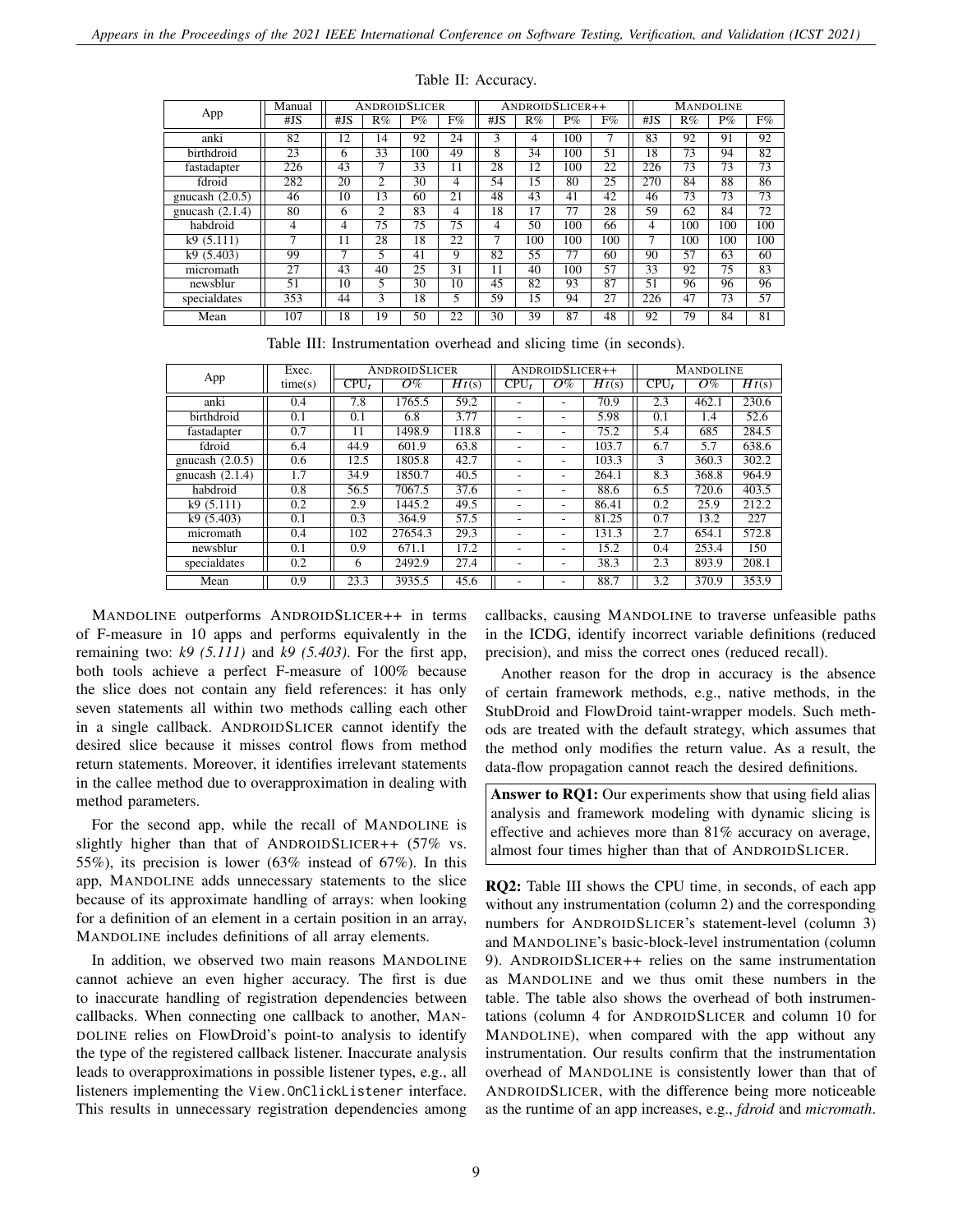At the same time, the slicing time for ANDROIDSLICER, ANDROIDSLICER++ and MANDOLINE (columns 5, 8, and 11, respectively) shows that MANDOLINE is slower than the other two. That is because it needs to perform the on-demand field alias analysis and also processes bigger slices. We still find the slicing execution time acceptable given the improved accuracy and run-time overhead: it takes MANDOLINE around 6 minutes on average to compute a slice while ANDROIDSLICER++ takes less than 2 minutes on average.

Answer to RQ2: Our experiments show that, on average, the runtime overhead of MANDOLINE is 10 times lower than the state-of-the-art. Its increased accuracy comes at the expense of almost eight-fold increase in slicing time.

# *C. Limitations and Threats to Validity*

For external validity, our results may be affected by the subject apps' selection and may not necessarily generalize beyond our subjects. We attempted to mitigate this threat by using a set of apps available from related work without introducing investigator bias into the selection process. As we used different apps of considerable size and complexity, we believe our results are reliable. Furthermore, we had to create the ground truth for dynamic slicing manually, as such a benchmark was not available from prior research. To mitigate possible bias related to this manual effort, two members of our research group performed the analysis independently and cross-checked each other's results. We make our implementation and evaluation setup publicly available [\[22\]](#page-10-21) to encourage validation and replication of our results.

For internal validity, deficiencies of the underlying tools our approach uses, such as Soot, FlowDroid, and StubDroid, might affect the accuracy of MANDOLINE. We controlled for this threat by manually analyzing the cases that we considered, to identify reasons for inaccuracies.

The main limitation of our approach is in relying on static information for building ICDG, such as the list of threads and callbacks from FlowDroid, object classes to identify targets for the callback registration statements, and statically generated method summaries for framework methods. We plan to investigate ways to address these limitations, e.g., by obtaining more accurate information dynamically, as part of future work.

# VI. RELATED WORK

Our discussion of related work focuses on efficient dynamic slicing techniques and alias analysis.

Dynamic slicing. Agrawal et al. [\[3\]](#page-10-2) presented dynamic slicing using graphs of statement instances. Duesterwald et al. [\[31\]](#page-10-30) extended dynamic slicing for multi-threaded programs by using inter-thread data dependencies. Agrawal et al. [\[4\]](#page-10-3) produced dynamic slices for programs with pointers by memory overlapping to find reaching definitions of pointers. It also adapted the slicing algorithm to work across methods.

Gupta et al. [\[32\]](#page-10-31) proposed a hybrid approach to reduce the overhead of dynamic slicing. Instrumentation is done at a limited number of statements instead of the whole code,

this instrumentation serves to eliminate unfeasible paths from the static control flow graph before performing static slicing. Tallam et al. [\[33\]](#page-10-32) proposed a technique to record execution traces for threads relevant to the fault while ignoring irrelevant threads. Wang et al. [\[5\]](#page-10-4) proposed compressing the execution trace at runtime to reduce the trace size. Zhang et al. [\[13\]](#page-10-12) proposed an efficient method for traversing the trace to find reaching definitions by splitting the trace into chunks and summarize defined variables within a chunk. Our work is inspired by these approaches to reduce runtime overhead; however, it focuses specifically on computing data flows from lightweight execution traces and can be combined with these efficient trace collection mechanisms in future work.

ANDROIDSLICER [\[11\]](#page-10-10) is the closest to our work as it is the only other dynamic slicer for Android apps. ANDROIDSLICER solves the problem of slicing across multiple components by modeling component transitions. Yet, it keeps the runtime overhead low by sacrificing field dependencies tracking. Our work deals with this limitation via field alias analysis and also contributes modeling of Android framework methods to increase slicing accuracy.

SAAF [\[34\]](#page-10-33) is the first static slicer for Android apps as it can slice Android bytecode. Harvester [\[35\]](#page-10-34) is also a static slicer for Android that is capable of producing executable slices. Static slicers suffer from a common drawback: a larger slice, when compared to their dynamic counterparts.

Alias analysis. Zheng et al. [\[16\]](#page-10-15) proposed an alias analysis using a graph representation of the program. Yan et al. [\[17\]](#page-10-16) modeled aliases using a graph representation of the heap. Boomerang [\[36\]](#page-10-35) utilizes the IFDS framework [\[37\]](#page-10-36) to find aliases of fields. Andromeda [\[18\]](#page-10-17) is the closest to our work since it uses alias sets of access paths for the alias analysis. All static alias analysis techniques face challenges such as dealing with context, path, and flow sensitivities while keeping the analysis scalable. Such challenges do not exist for a dynamic trace: the calling context, the execution path, and control flows are all known from the trace. Our technique is the first to propose alias analysis directly on the trace and thus does not suffer from the challenges of the static tools.

# VII. CONCLUSION

This paper introduced an accurate and efficient approach for dynamic slicing of Android applications and implemented it in a tool named MANDOLINE. The main contribution of MANDOLINE is the lightweight application instrumentation that produces the minimally-necessary app execution trace, followed by a sophisticated analysis performed on the obtained trace to recover data dependencies via alias analysis and modeling of the Android framework methods. Our experimental evaluation shows that MANDOLINE outperforms the stateof-the-art Android slicing tool, ANDROIDSLICER, in both accuracy and efficiency.

Acknowledgments. We thank our research group member, Yingying Wang, for the help in creating and cross-validating the manual slices. We also thank the authors of ANDROID-SLICER for answering our questions about the tool.